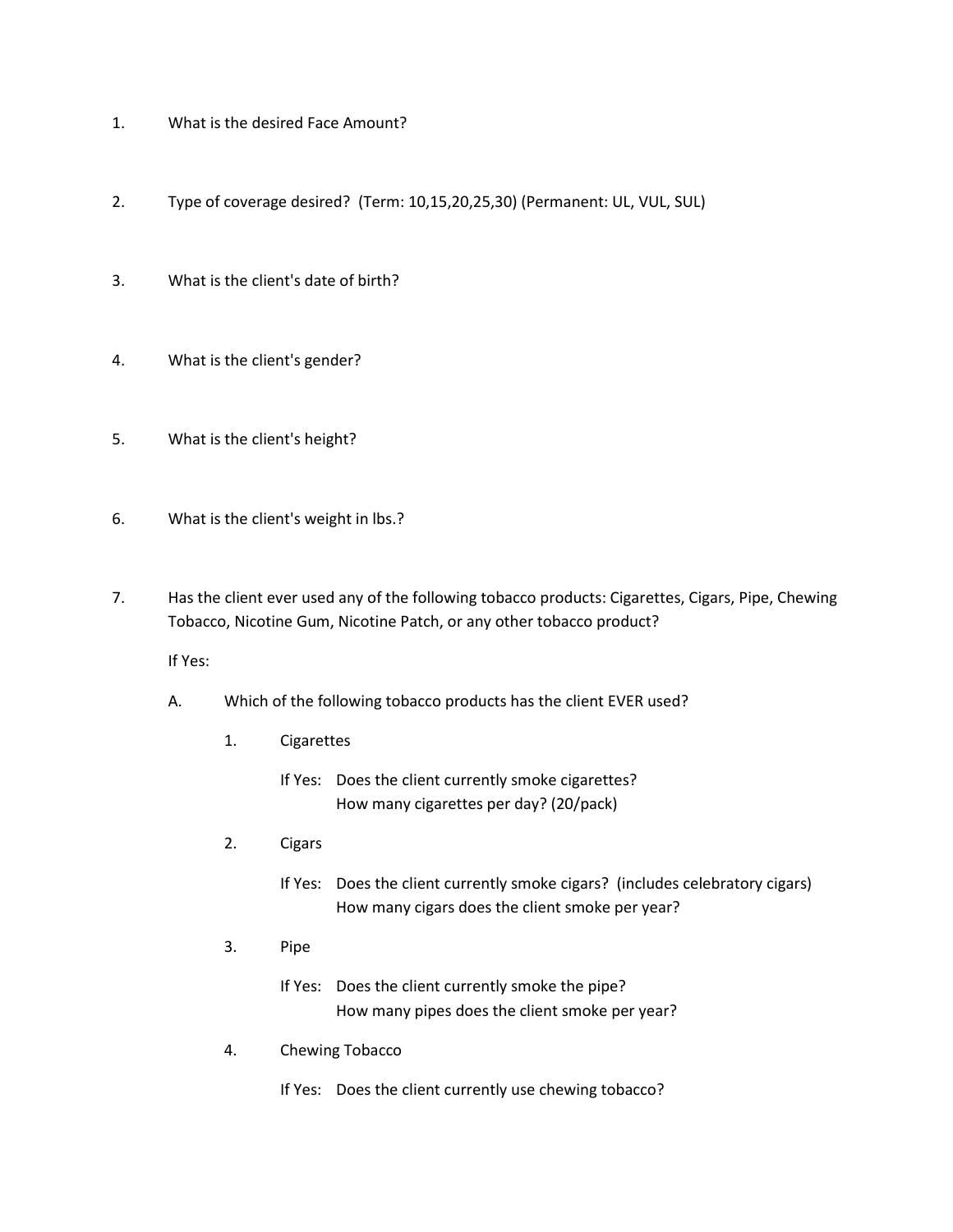5. Nicotine Gum

If Yes: Does the client currently use nicotine gum?

6. Nicotine Patch

If Yes: Does the client currently use the nicotine patch?

7. Any other tobacco products

If Yes: List all other forms, whether they still use and if they still use, the frequency of each form.

B. Will the client generate a current urine sample that is negative for nicotine?

8. Have any of their family members (biological) had an OCCURRENCE of the following conditions: cardiovascular disease, cerebrovascular disease (stroke), diabetes, or cancer?

- A. None
- B: Father

If Yes: Which of the following conditions did the father have an OCCURRENCE?

- 1. Cancer ( Y or N ) If Yes:
	- a. How old when diagnosed?
	- b. Did relative die of cancer? ( Y or N ) If Yes: How old were they when they died?
	- c. Did the client have any of the following types of cancer?
		- 1. Testicular ( Y or N )
		- 2. Prostate ( Y or N )
		- 3. Other (Y or N)
			- If Yes: Please describe the type of cancer the client's father had. Please include any details.
- 2. Cardiovascular disease (CAD) ( Y or N )

If Yes:

a. How old when diagnosed?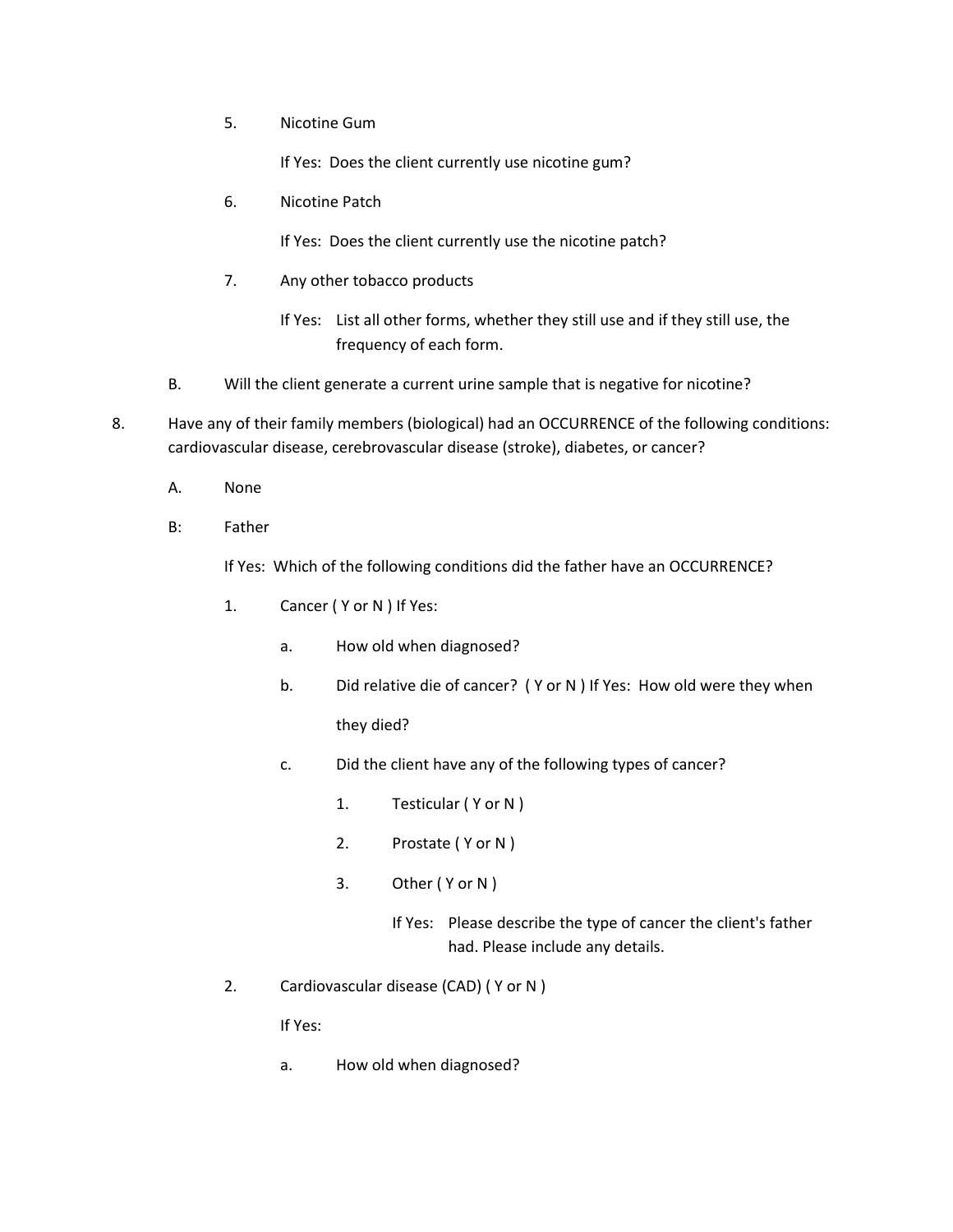- b. Did they die of cardiovascular disease? If Yes: How were they when they died?
- 3. Diabetes ( Y or N ) If Yes:
	- a. How old when diagnosed?
	- b. Did they died of diabetes? If Yes: How were they when they died?
- 4. Stroke ( Y or N ) If Yes:
	- a. How old when diagnosed?
	- b. Did they died of stroke? If Yes: How were they when they died?
- 5. Other ( Y or N )
- C: Mother

If Yes: Which of the following conditions did the mother have an OCCURRENCE?

- 1. Cancer ( Y or N ) If Yes:
	- a. How old when diagnosed?
	- b. Did relative die of cancer? ( Y or N ) If Yes: How old were they when they died?
	- c. Did the client have any of the following types of cancer?
		- 1. Breast Cancer ( Y or N )
		- 2. Cervical Cancer ( Y or N )
		- 3. Endometrial Cancer ( Y or N )
		- 4. Fallopian Tube Cancer ( Y or N )
		- 5. Ovarian Cancer ( Y or N )
		- 6. Vaginal Cancer ( Y or N )
		- 7. Vulvar Cancer (Y or N)
		- 8. Other ( Y or N ) If Yes: Please describe the type of cancer the client's mother had. Please include any details.
- 2. Cardiovascular disease (CAD) ( Y or N ) If Yes: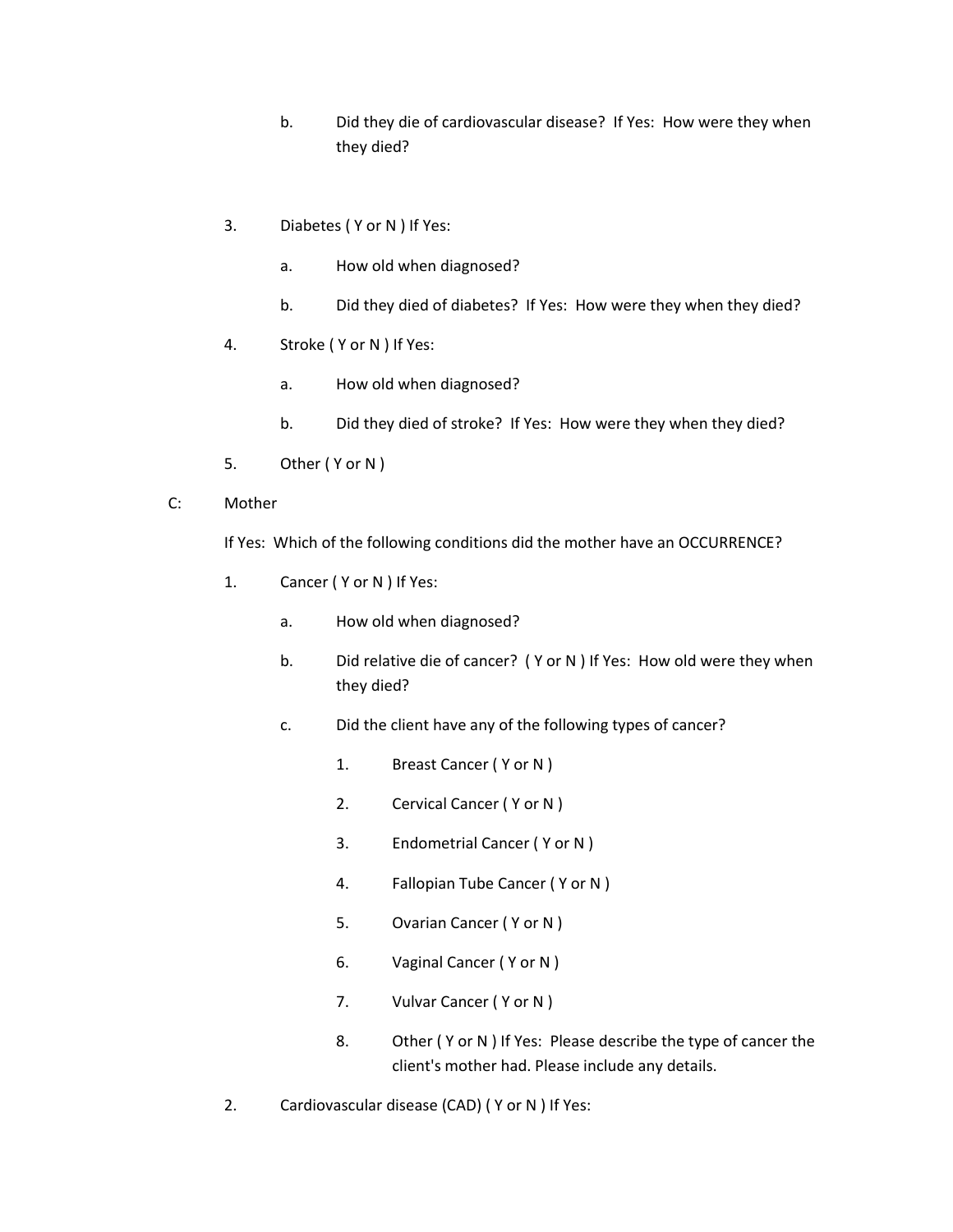- a. How old when diagnosed?
- b. Did they died of cardiovascular disease? If Yes: How were they when they died?
- 3. Diabetes ( Y or N ) If Yes:
	- a. How old when diagnosed?
	- b. Did they died of diabetes? If Yes: How were they when they died?
- 4. Stroke ( Y or N ) If Yes:
	- a. How old when diagnosed?
	- b. Did they died of stroke? If Yes: How were they when they died?
- 5. Other ( Y or N )
- D: Brother (Y or N)

If Yes: Which of the following conditions did the father have an OCCURRENCE?

- 1. Cancer ( Y or N ) If Yes:
	- a. How old when diagnosed?
	- b. Did relative die of cancer? ( Y or N ) If Yes: How old were they when they died?
	- c. Did the client have any of the following types of cancer?
		- 1. Testicular ( Y or N )
		- 2. Prostate ( Y or N )
		- 3. Other ( Y or N ) If Yes: Please describe the type of cancer the client's brother had. Please include any details.
- 2. Cardiovascular disease (CAD) ( Y or N ) If Yes:
	- a. How old when diagnosed?
	- b. Did they died of cardiovascular disease? If Yes: How were they when they died?
- 3. Diabetes ( Y or N ) If Yes:
	- a. How old when diagnosed?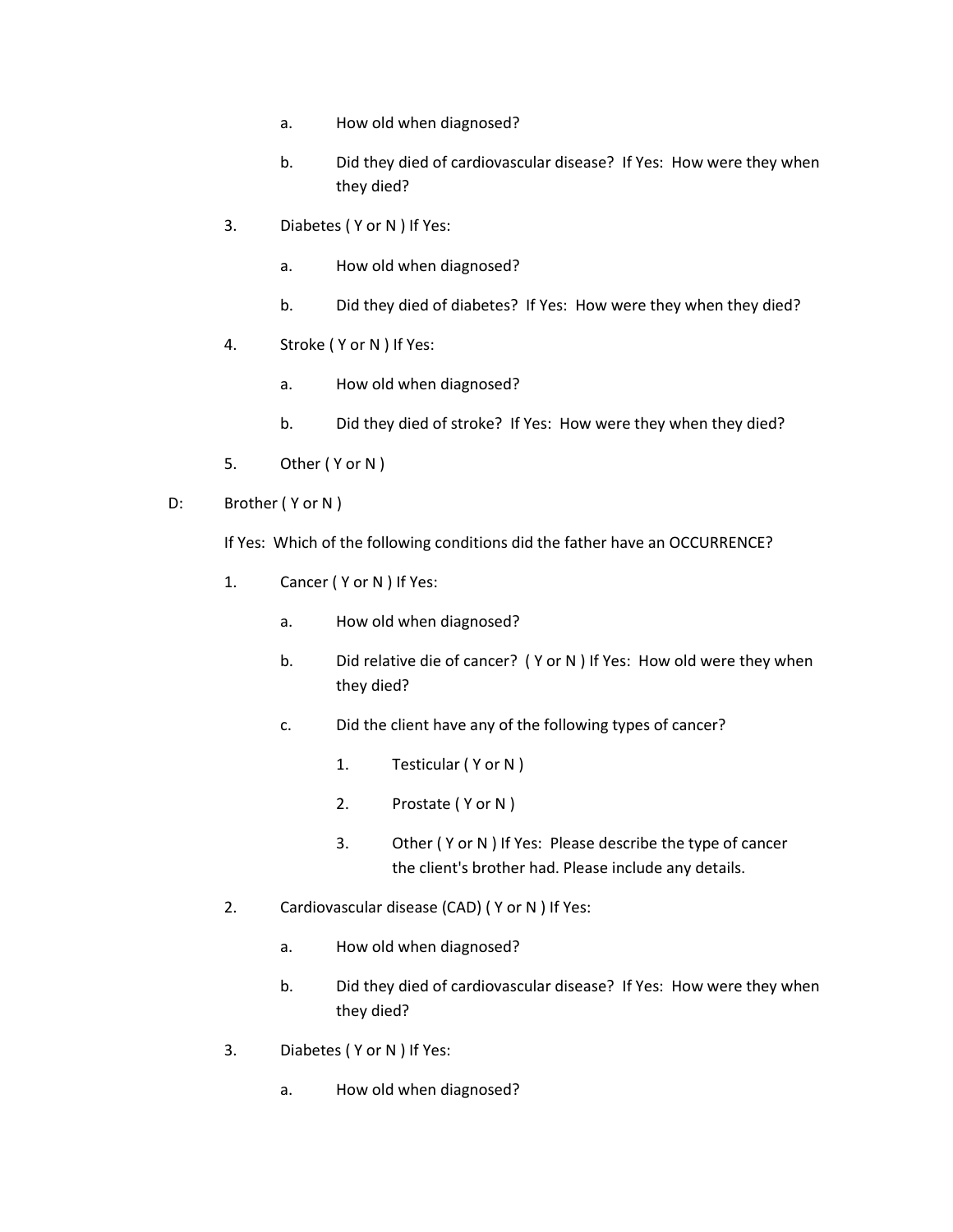- b. Did they died of diabetes? If Yes: How were they when they died?
- 4. Stroke ( Y or N ) If Yes:
	- a. How old when diagnosed?
	- b. Did they died of stroke? If Yes: How were they when they died?
- 5. Other ( Y or N )
- E: Sister ( Y or N )

If Yes: Which of the following conditions did the mother have an OCCURRENCE?

- 1. Cancer ( Y or N ) If Yes:
	- a. How old when diagnosed?
	- b. Did relative die of cancer? ( Y or N ) If Yes: How old were they when they died?
	- c. Did the client have any of the following types of cancer?
		- 1. Breast Cancer ( Y or N )
		- 2. Cervical Cancer ( Y or N )
		- 3. Endometrial Cancer ( Y or N )
		- 4. Fallopian Tube Cancer ( Y or N )
		- 5. Ovarian Cancer ( Y or N )
		- 6. Vaginal Cancer ( Y or N )
		- 7. Vulvar Cancer (Y or N)
		- 8. Other (Y or N ) If Yes: Please describe the type of cancer the client's sister had. Please include any details.
- 2. Cardiovascular disease (CAD) ( Y or N ) If Yes:
	- a. How old when diagnosed?
	- b. Did they die of cardiovascular disease? If Yes: How were they when they died?
- 3. Diabetes ( Y or N ) If Yes:
	- a. How old when diagnosed?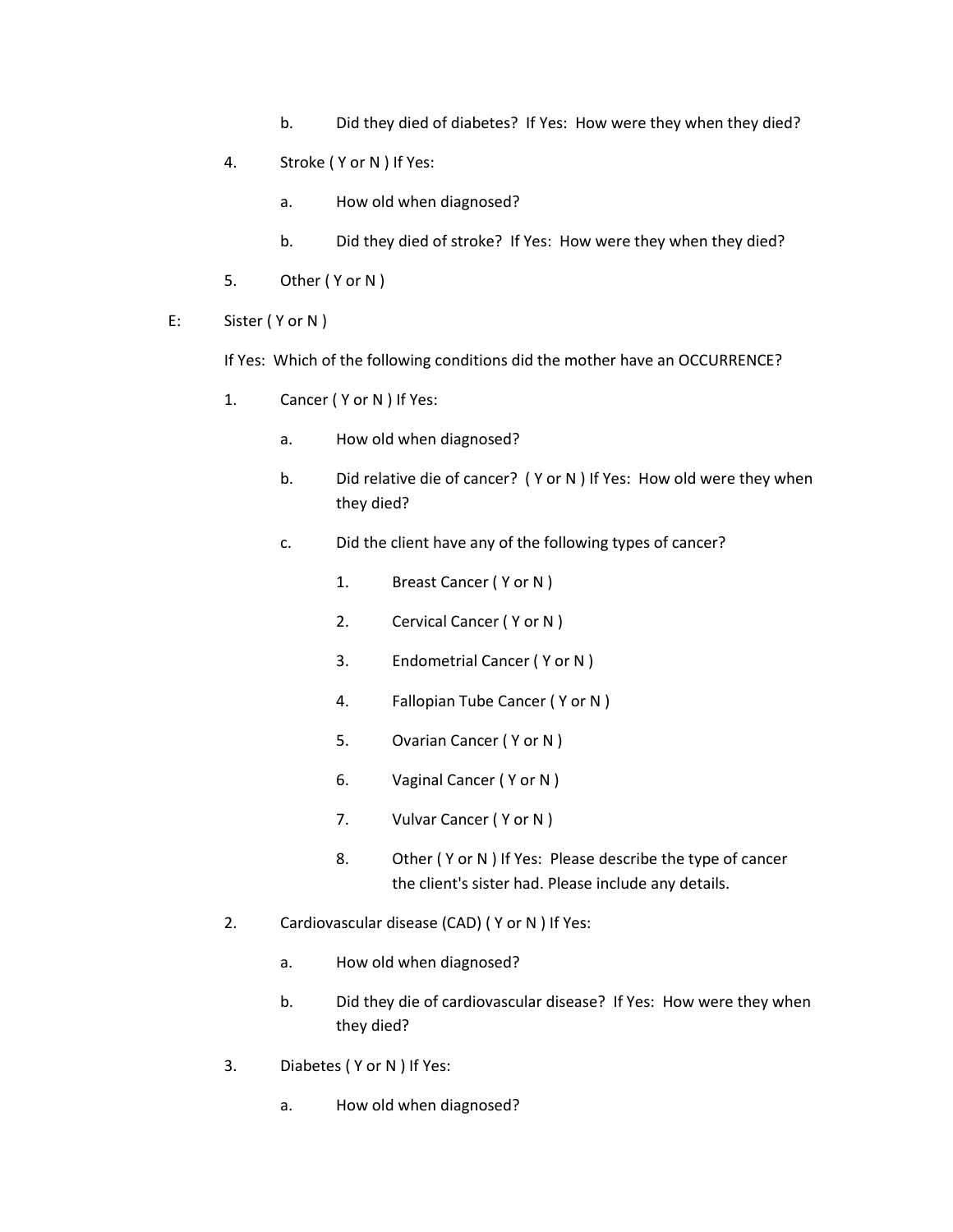- b. Did they died of diabetes? If Yes: How were they when they died?
- 4. Stroke ( Y or N ) If Yes:
	- a. How old when diagnosed?
	- b. Did they died of stroke? If Yes: How were they when they died?
- 5. Other ( Y or N )
- 9. Has the client EVER been treated (medications) for cholesterol?

A. Is the client currently being treated for cholesterol?

If Yes:

- 1. When did the client start to control their cholesterol at their CURRENT levels with treatment?
- 2. Please list the names of any cholesterol medications. Please include the dosage and frequency of each.

If No:

- 1. When did the client stop receiving treatment for choletserol?
- 10. What is the client's total cholesterol? (example: 210)
- 11. What is the client's cholesterol ratio? (example: 4.5)
- 12. Has the client EVER been treated (medications) for blood pressure?

If Yes:

A. Is the client currently being treated for blood pressure?

If Yes:

- 1. When did the client start treatment for high blood pressure?
- 2. When did the client gain control of their blood pressure?
- 3. Please provide name, dosage and frequency of any blood pressure medications being taken?

If No: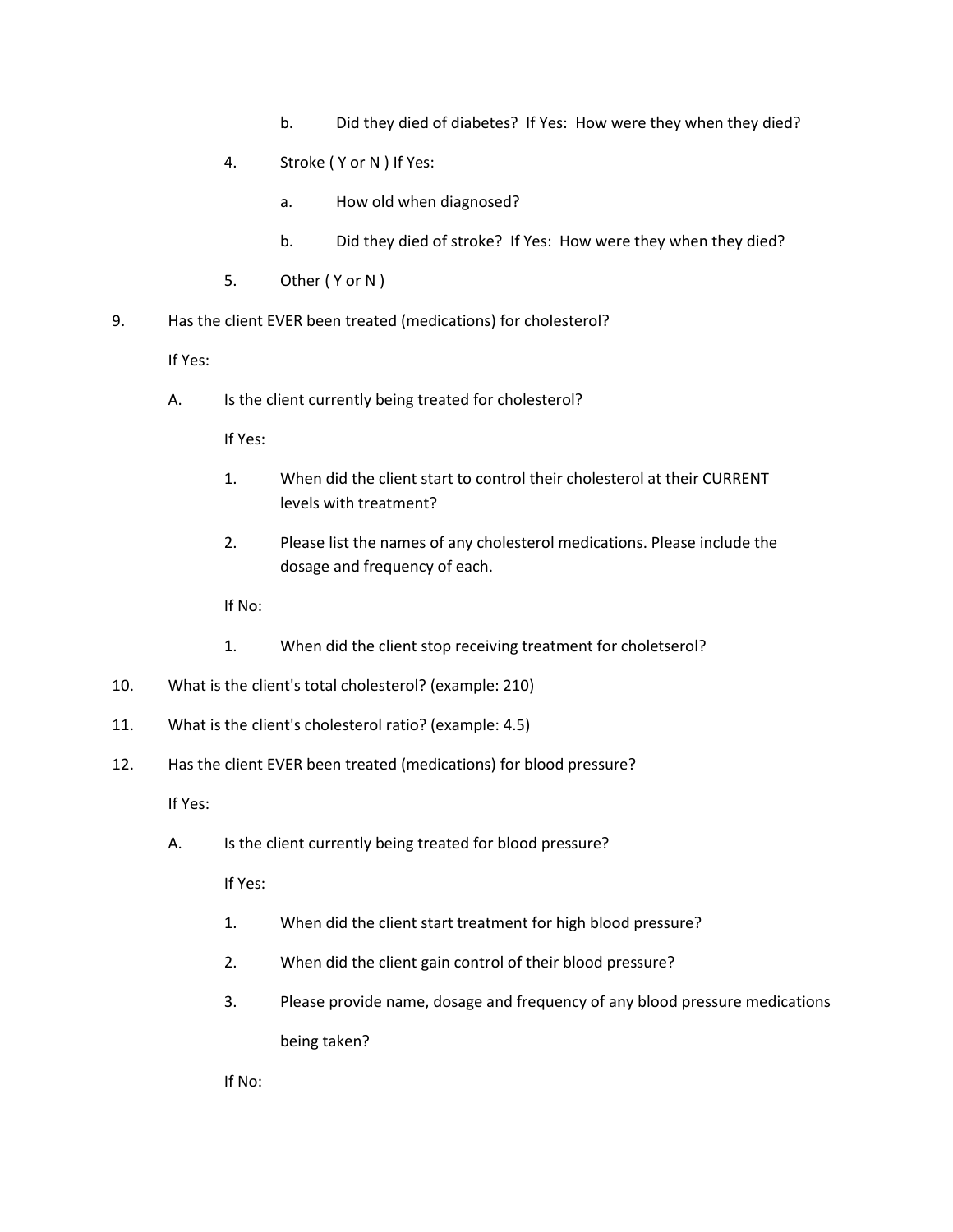- 1. When did the client stop treatment for high blood pressure?
- B. What is the client's Pulse Pressure?(ex. 65)
- 13. What is the client's SYSTOLIC blood pressure reading? (Number on top, example:135/75)
- 14. What is the client's DIASTOLIC blood pressure reading? (Number on bottom, Example:135/75)
- 15. Has the client EVER been convicted of a DWI, DUI, reckless driving, moving violation, license revocation or suspension?
	- If Yes: ( Indicate all motor vehicle violations that apply )
		- A. Moving Violations ( If Yes )
		- 1. Going as far back as the client can, list the dates of as many moving violations starting with the earliest.
		- 2. Please provide any necessary details regarding the client's moving violation history.
	- B. Reckless Driving ( If Yes )
		- 1. List the dates of any reckless driving violations starting with the earliest.
		- 2. Please provide any necessary details regarding the client's reckless driving violations.
	- C. DUI/DWI ( If Yes )
		- 1. List the dates of any DUI/ DWI violations.
		- 2. Please provide any necessary details regarding the client's past DUI/DWI violations.
	- D. License Suspension/Revocation ( If Yes )
		- 1. List the dates of any license suspensions/revocations.
		- 2. Is the client's drivers license currently suspended/revoked?
		- 3. Please provide any necessary details regarding the client's past license suspension/revocation .
	- E. Other ( If Yes )
		- 1. Has the client been responsible for a motor vehicle accident?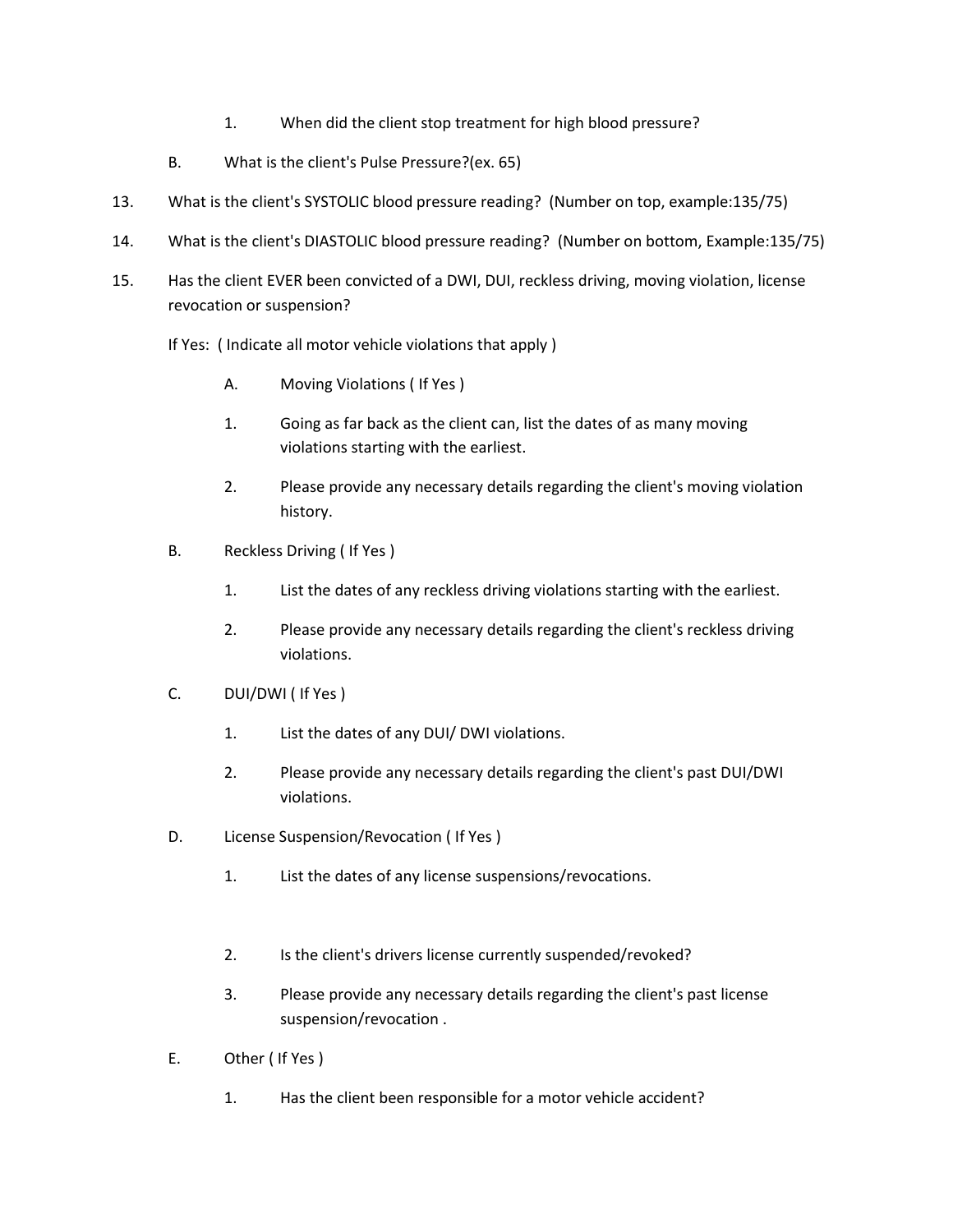- 2. Please provide any additional details regarding the client's driving record history.
- 16. Has the client EVER participated in any hazardous avocations? (Aviation, Climbing/Mountaineering, Gliding, Motor Sport, Parachuting, Scuba Diving, etc.)

If Yes: ( Select all avocations that apply )

- A. Aviation ( If selected )
	- 1. Does the client currently fly aircrafts?
		- a. If Yes: In which of the following capacities does the client fly?
			- 1. Aerial Photography, Airline Crew, Commercial Pilot, Construction

Work, Crop Spraying, Private Pilot

- a. How many total hours has the client flown in capacity?
- b. How many hours will the client fly in the next 12 months in capacity?
- c. Does the client fly outside the U.S.?
	- If Yes: Please list the countries the client flies to. Please include the dates, duration and frequency of the flights.

## 2. Armed Services

- a. What types of aircraft does the client fly?
- b. What is the nature of the client's military flying? (ex. attacker, Cargo, etc.)
- c. Does the client have current orders for duty in combat or hazardous duty areas?
- 3. Flight Instruction, Helicopter Crew, Police Work
	- a. Please provide details regarding the client's history in this capacity. Include the types of aircrafts, number of hours, etc.
- 4. Survey Work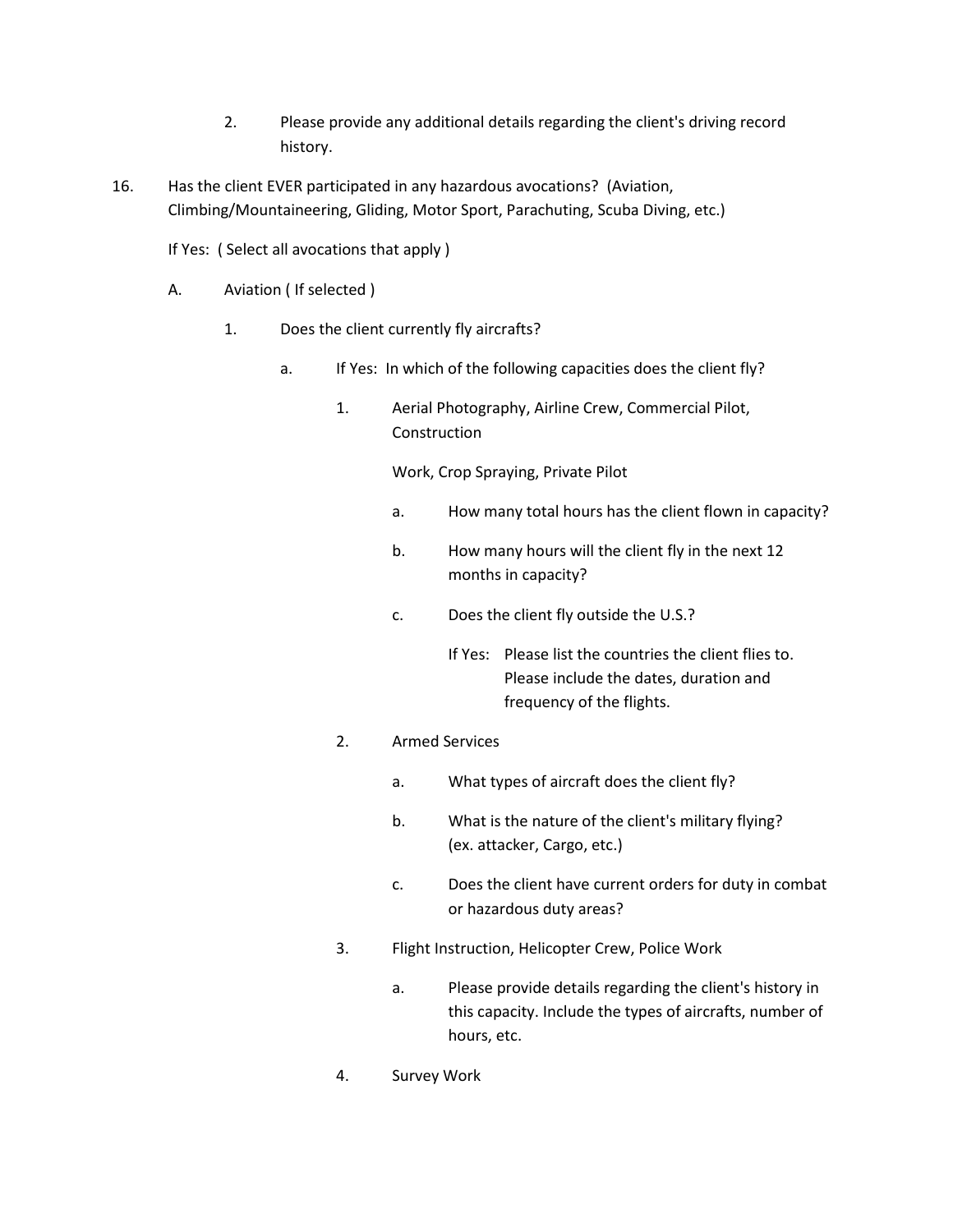- 5. Test Pilot
- 6. Other
- b. Select all aviation certificates the client holds.
	- 1. None
	- 2. Airline Transport
	- 3. Commercial Pilot
	- 4. Flight Instruction
	- 5. Instrument Flight Rating (IFR)
	- 6. Private Pilot
	- 7. Student Pilot
	- 8. Other
- c. Please list the dates of any Aviation violations (at fault).
- B. Climbing/Mountaineering ( If selected )
	- 1. Does the client currently participate or intend to participate in climbing/mountaineering?

- a. What is the location and frequency of the client's climbing history?
- b. What type of terrain does the client normally climb? (established trails, rock climbing, etc)
- c. Does the client participate in any climbing outside the US? Please provide details.
- d. Does the client participate in any ice or glacier climbing? Please provide details.
- e. What average grade does the client climb? What is the maximum altitude?
- f. What special equipment does the client use when climbing?
- If No: When did the client last participate in Climbing/Mountaineering?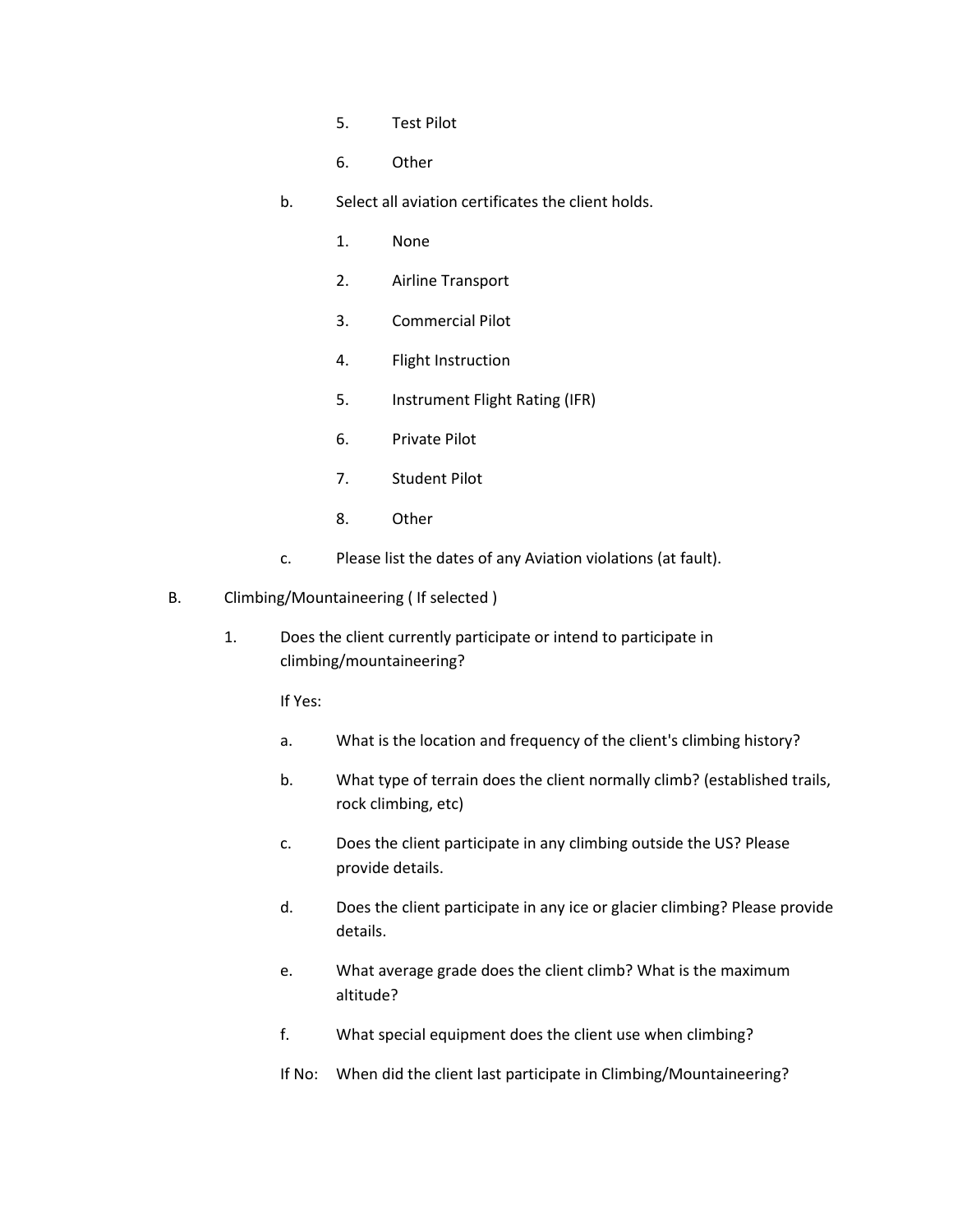- C. Gliding (Air Craft or Hang Gliding) ( If selected )
	- 1. Does the client currently participate in or intend to participate in Gliding (Air Craft, Hang Gliding)?
		- If Yes: Please provide the details of the clients gliding avocation. (include frequency, any certificates, type of gliding, etc.)
		- If No: When did the client last participate in gliding?
- D. Motor Sport ( If selected )
	- 1. Does the client currently participate in or intend to participate in motor sports? If Yes:
		- 1. What is the client's auto racing experience?
		- 2. What type of vehicle does the client race?
		- 3. What type of race course does the client drive on?
		- 4. What is the engine size and type of fuel?
		- 5. What is the client's average and top speed when racing?
		- 6. How often does the client race?
		- 7. Name any organizations with which the client races.
		- If No: When did the client last participate in motor sports?
- E. Parachuting ( If selected )
	- If Yes: Please provide the details of the clients parachuting avocation. (include frequency, any certificates, type of parachuting, etc.)
	- If No: When did the client last participate in parachuting?
- F. Scuba Diving ( If selected )

- 1. What is the average depth of the client's dives? (feet)
- 2. What is the client's deepest dive? (feet)
- 3. What is the purpose of the client's dives? Select all that apply.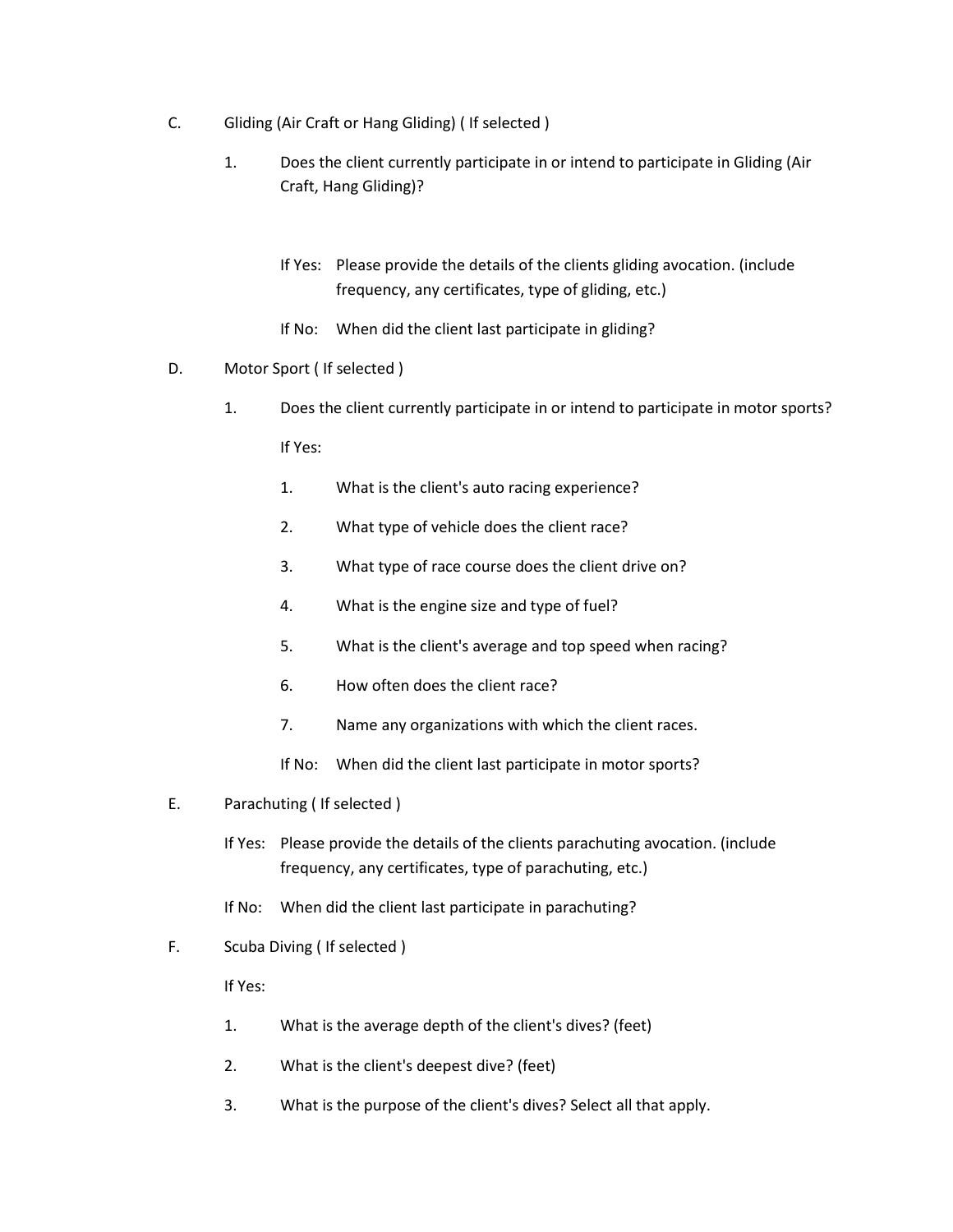- a. Pleasure/Vacation
- b. Wreck Diving
- c. Treasure Trove Diving
- d. Ice Diving
- e. Depth Record Attempts
- f. Other
- 4. How many scuba dives per year?
- 5. Select any scuba diving certifications the client holds:
	- a. Basic certification
	- b. Open water certification
	- c. Advanced open water
	- d. Specialty courses (ice, cave, wreck, photography, night diving)
	- e. Dive Master
	- f. Assistant Instructor
	- g. Master Instructor
	- h. Master Scuba
	- i. Other
- 6. Is the client a member in any of the following diving associations?
	- a. PADI-Professional Association of Diving Instructors
	- b. NAUI-National Association of Underwater Instructors
	- c. NASDS-National Association of Skin Diving Schools
	- d. YMCA-Young Men's Christian Association
	- e. Other
- 7. Please list any other scuba diving details:

If No: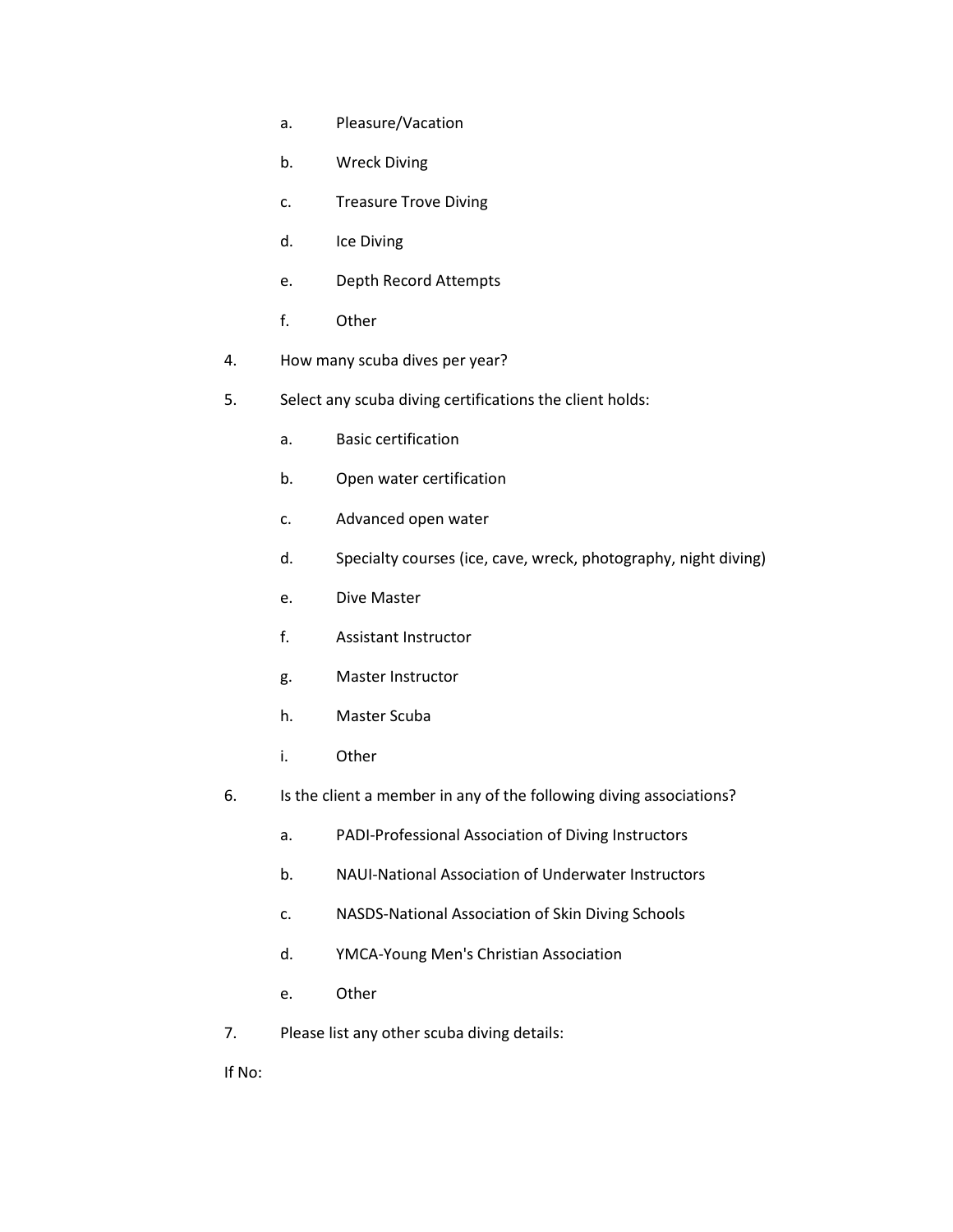- 1. When did the client last participate in scuba diving?
- 2. Please select the scuba diving capacities that the client used to participate in:
	- a. Pleasure/Vacation
	- b. Wreck Diving
	- c. Treasure Trove Diving
	- d. Ice Diving
	- e. Depth Record Attempts
	- f. Other
- G. Other ( If selected )
	- 1. Does the client currently participate in or intend to participate in this hazardous activity?

- a. What activity does the client participate in?
- b. How often does the client participate in this activity?

(How many hours per week/month/year)

- c. Does the client have any specialized training or certifications?
- d. Please provide any additional information about the client's activity that would be helpful in reviewing their case.
- If No: When did the client last participate in this hazardous activity?
- 17. Does the client plan on traveling outside of the US or Canada? (Travel Warnings)

- A. Where will the client be traveling? (Country, City, etc.)
- B. How long will the client stay in each location to which they are traveling?
- C. What is the purpose of the client's travel? (i.e. Business, Vacation, etc.)
- 18. Has the client ever had or been treated for any other medical conditions? If yes, check all that apply: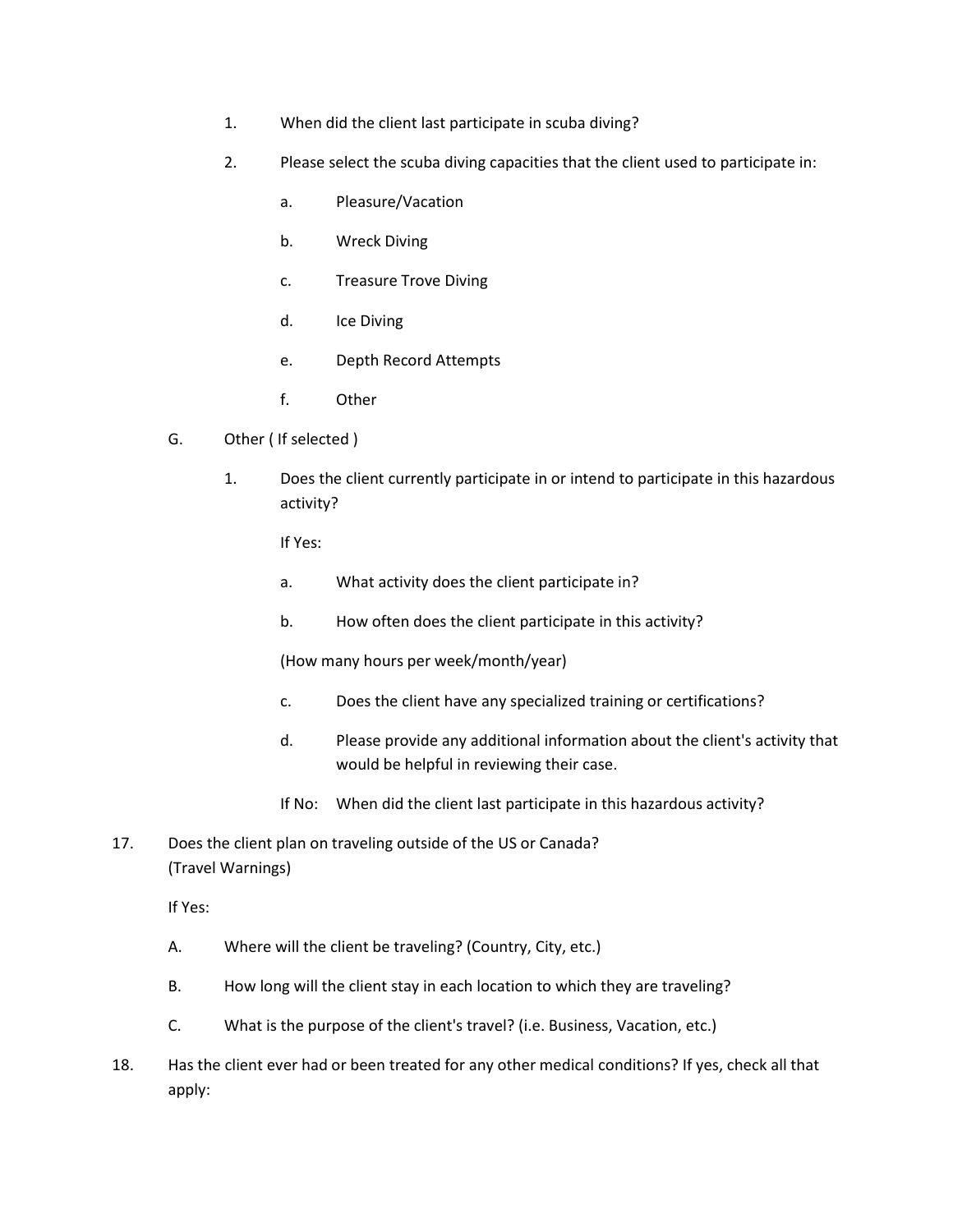- A. None
- B. Alcohol abuse
- C. Alzheimer's/dementia/cognitive impairment
- D. Anxiety
- E. Arthritis
	- 1. General
	- 2. Rheumatoid
- F. Asthma
- G. Atrial Fibrillation
- H. Cancer
	- 1. Breast
	- 2. Colon
	- 3. Leukemia
	- 4. Lung Cancer
	- 5. Lymphoma (Hodgkin's)
	- 6. Lymphoma (Non-Hodgkin's)
	- 7. Ovarian
	- 8. Prostate
	- 9. Skin
	- 10. Other
- I. COPD
- J. Coronary artery Disease
- K. Cerebrovascular Disease
- L. Crohn's Disease
- M. Depression